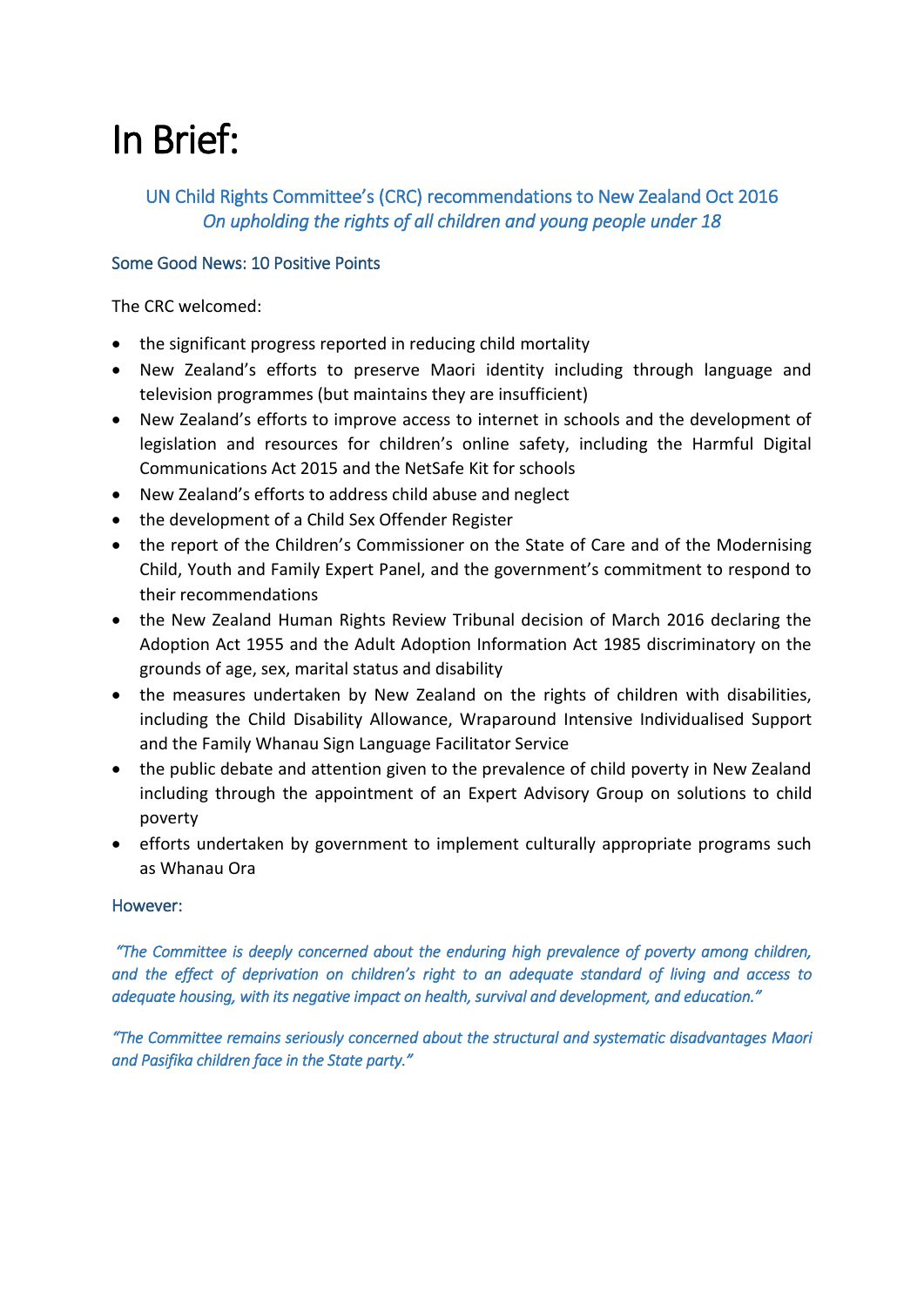#### **On Violence, Abuse and Neglect:**

**22 & 23(a)**Eradicate the use of violence and abuse of children in State care: Ensure all professionals/staff are provided the necessary training and supervision and are subjected to the necessary background checks: **23(b)** Promptly investigate allegations of violence/abuse in state care and ensure children have access to child-friendly reporting channels, physical and psychosocial rehabilitation, health and mental health services: prosecute and duly sanction perpetrators of child abuse in state care: **23(c)** Develop a comprehensive strategy to combat abuse and neglect in all settings**\* 23(d)** Establish a national database on violence against children in all settings, then undertake a comprehensive assessment of the extent, causes and nature of all that violence: **23(e)**  Routinely evaluate child protection policies and programmes including the Vulnerable Children's Plan, the Violence Intervention Programme, the National Child Protection Alert System and any others: **23(f)** Allocate sufficient human, technical and financial resource to adequately respond to reported cases of child abuse: **23(g)** Strengthen awareness-raising and education programmes to prevent and combat child abuse**\***

#### **Children deprived of a family environment:**

**27 & 28(a)** Ensure reform of the care system takes account of children's best interests and views, has a common understanding of the child-centred approach across the care system, and is regularly monitored for its impact on child outcomes**\***: **28(b)** Improve cultural capability within the care and protection system and engagement with Maori to address the over-representation of Maori children in State care: **28(c)(f)** Allocate adequate human, technical, financial and organisational resources to the care system and its reform so that children's rights, especially the best interests principle, are fully respected during and after the transition: **28(d)** Improve data collection on children's outcomes, including regarding education, health and well-being, during and after they leave State care: **28(e)**  Monitor outsourced care services for compliance with UNCROC

#### **Maori and Pasifika children:**

**42** Develop a comprehensive cross-sectorial strategy for the full enjoyment of the rights of Maori and Pasifika children, in close cooperation with them and their communities

#### **Juvenile justice:**

**45(a)** Raise minimum age of criminal responsibility to comply with international standards: 45(b) and raise the age of youth justice coverage to 18 years: **45(c)** Separate all children (males and females) deprived of liberty from adults in all places of detention and remove the age-mixing reservation: **45(d** Reduce the detention of children in police custody, improve detention conditions and limit detention to a measure of last resort, for the shortest possible time: 45(e)improve police's cultural capability and investigate racial bias to address the over-representation of Maori and Pacific children in the youth justice system.\*

#### **Child Labour:**

**43 & 44(a)** Establish minimum age for employment in line with international standard: **44(b)(c)**  Amend Health and Safety laws to ensure young workers are protected from injury, hazardous work and their rights respected in the workplace: **44(d)** Establish minimum wage guarantees: **44(f)** raise awareness of the rights of working children.

#### All other recommendations in summary on following page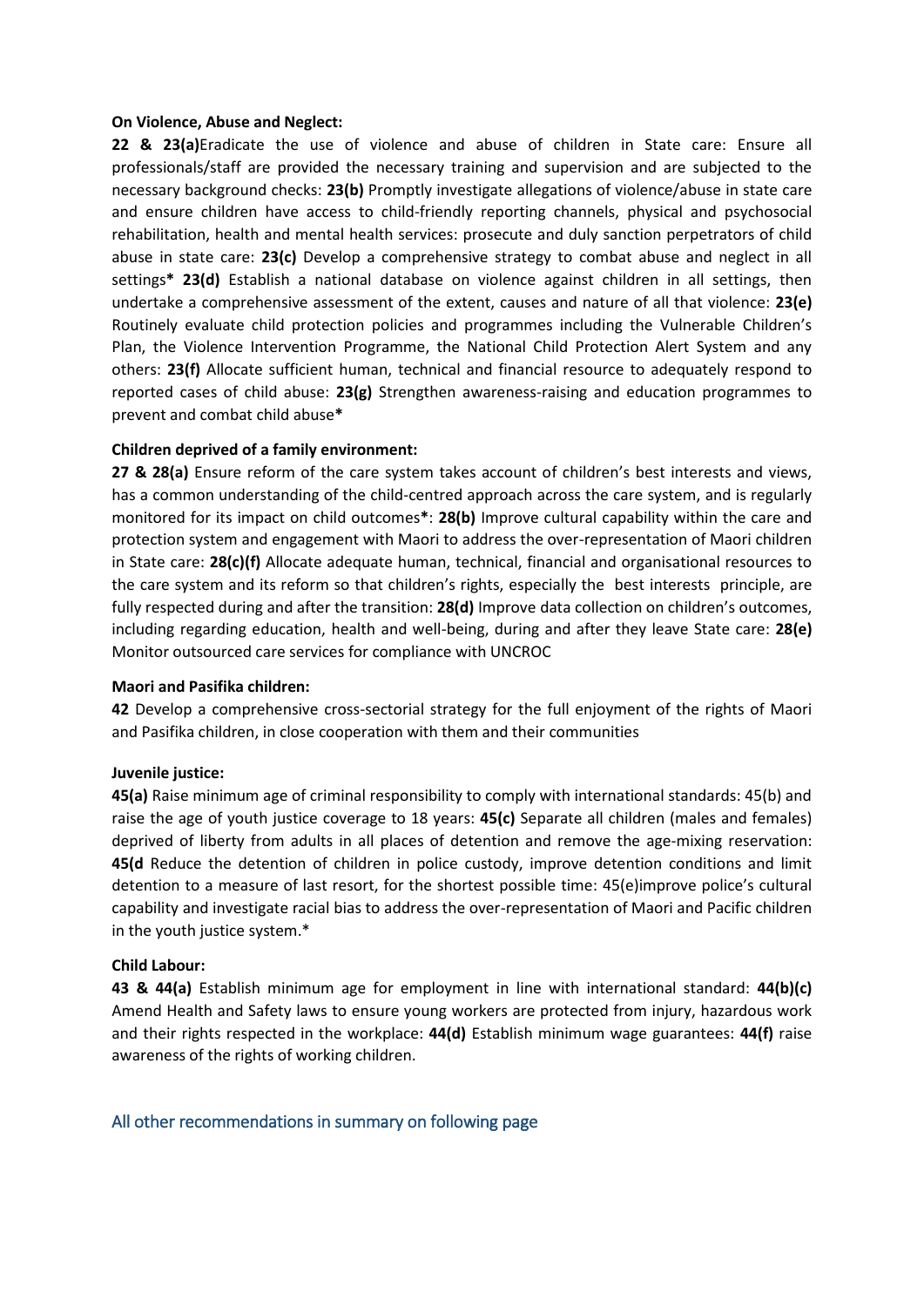| <b>Reservations</b><br>&Tokelau                                                                                                              | Legislation, Policy & Strategy                                              |                                                                                                                 | Coordination                                                    | Resources, Data<br>& Monitoring       |  |
|----------------------------------------------------------------------------------------------------------------------------------------------|-----------------------------------------------------------------------------|-----------------------------------------------------------------------------------------------------------------|-----------------------------------------------------------------|---------------------------------------|--|
| 5!(a)(b)                                                                                                                                     | 6!& 7!(a)(b)(c) Bring NZ law in line<br>with UNCROC, adopt a                |                                                                                                                 | 8 Ensure Social<br><b>Sector CEs</b>                            | 9!10811!                              |  |
| Withdraw all                                                                                                                                 | comprehensive children's, policy and                                        |                                                                                                                 | provided with                                                   | ensure adequate                       |  |
| reservations &                                                                                                                               | strategy for UNCROC's                                                       |                                                                                                                 | enough                                                          | allocation of                         |  |
| extend UNCROC                                                                                                                                | implementation encompassing all<br>rights and all children, in consultation |                                                                                                                 | resources to                                                    | resources, data<br>collection and     |  |
| application to<br><b>Tokelau</b>                                                                                                             | with children. Change the new                                               |                                                                                                                 | effectively<br>coordinate                                       | independent                           |  |
|                                                                                                                                              | Ministry's name and conduct child                                           |                                                                                                                 | <b>UNCROC's</b>                                                 | monitoring of                         |  |
|                                                                                                                                              | impact assessments                                                          |                                                                                                                 | implementation                                                  | children's rights                     |  |
| Definition of                                                                                                                                | <b>Private Sector</b>                                                       |                                                                                                                 | <b>Best Interests of Child</b>                                  |                                       |  |
| child                                                                                                                                        | 13:(a)(b)(c)(d) Establish and                                               |                                                                                                                 | 14 & 16 Ensure the best interests                               |                                       |  |
| Raise minimum                                                                                                                                | implement regulations & CSR                                                 |                                                                                                                 | principle is consistently interpreted                           |                                       |  |
| age of marriage                                                                                                                              | parameters for the business sector                                          |                                                                                                                 | and applied. Amend the Family<br>Dispute Resolution Act 2013 to |                                       |  |
| and address gaps<br>in UNCROC                                                                                                                |                                                                             | and ensure both TPPA & private<br>enterprise provision of child related                                         |                                                                 | ensure the right of the child to have |  |
| coverage                                                                                                                                     | services are compliant with UNCROC                                          |                                                                                                                 | his/her best interests taken as                                 |                                       |  |
|                                                                                                                                              |                                                                             |                                                                                                                 | primary consideration                                           |                                       |  |
| <b>Non-Discrimination</b>                                                                                                                    |                                                                             | Right to Life,                                                                                                  | <b>Respect Views</b>                                            | <b>Access to</b>                      |  |
| 15. $(a)(b)(c)$ <sup>*</sup> Urgently address                                                                                                |                                                                             | Survival, &                                                                                                     | of Child                                                        | Information                           |  |
|                                                                                                                                              |                                                                             | Development                                                                                                     | $18. (a)(b)$ Ensure                                             | $21(a)(b)$ Ensure                     |  |
| disparities in education and health,<br>ensure a minimum standard of living,                                                                 |                                                                             | 17 Prevent non-                                                                                                 | the child is heard                                              | internet access                       |  |
| combat negative attitudes among                                                                                                              |                                                                             | accidental                                                                                                      | in cases affecting                                              | for rural children                    |  |
| the public, and ensure all cases of                                                                                                          |                                                                             | injuries: Prevent                                                                                               | him/her and                                                     | and protections                       |  |
| discrimination against children are                                                                                                          |                                                                             | & address root                                                                                                  | standardize                                                     | for children from                     |  |
| addressed effectively                                                                                                                        |                                                                             | causes of youth                                                                                                 | inclusiveness &<br>participation                                | material harmful<br>to well-being     |  |
|                                                                                                                                              |                                                                             | suicide                                                                                                         |                                                                 |                                       |  |
| Identity                                                                                                                                     |                                                                             |                                                                                                                 |                                                                 | Privacy                               |  |
|                                                                                                                                              |                                                                             | 19 Intensify efforts to: promote & foster Te Reo, ensure access of adopted                                      |                                                                 | 20 Take all                           |  |
| tamariki by non-Maori parents to information about their cultural identity,                                                                  | measures to                                                                 |                                                                                                                 |                                                                 |                                       |  |
|                                                                                                                                              |                                                                             | ensure all govt agencies take into account the collective dimension of Maori                                    |                                                                 | protect children's                    |  |
| cultural identity and the importance of whanau for tamariki<br>privacy<br><b>Harmful Practices</b><br><b>Sexual Exploitation &amp; Abuse</b> |                                                                             |                                                                                                                 |                                                                 |                                       |  |
|                                                                                                                                              |                                                                             |                                                                                                                 |                                                                 |                                       |  |
| 24 (a)(b)(c) Combat sexual abuse of                                                                                                          |                                                                             | 25(a)(b)(c)(d)(e) Develop awareness raising campaigns &                                                         |                                                                 |                                       |  |
| children, establish a comprehensive                                                                                                          |                                                                             | programmes on the harmful effects of early marriage,<br>develop & implement a health care protocol for intersex |                                                                 |                                       |  |
| data system on incidents of sexual<br>abuse, ensure child-friendly and                                                                       |                                                                             | children that ensure no one is subjected to unnecessary                                                         |                                                                 |                                       |  |
| effective reporting channels                                                                                                                 |                                                                             | medical treatments during infancy and childhood, extend                                                         |                                                                 |                                       |  |
|                                                                                                                                              |                                                                             | free access to treatments to intersex children aged 16-18                                                       |                                                                 |                                       |  |
|                                                                                                                                              |                                                                             |                                                                                                                 |                                                                 |                                       |  |

CRC noted 17 recommendations still outstanding from previous periodic reviews**!**